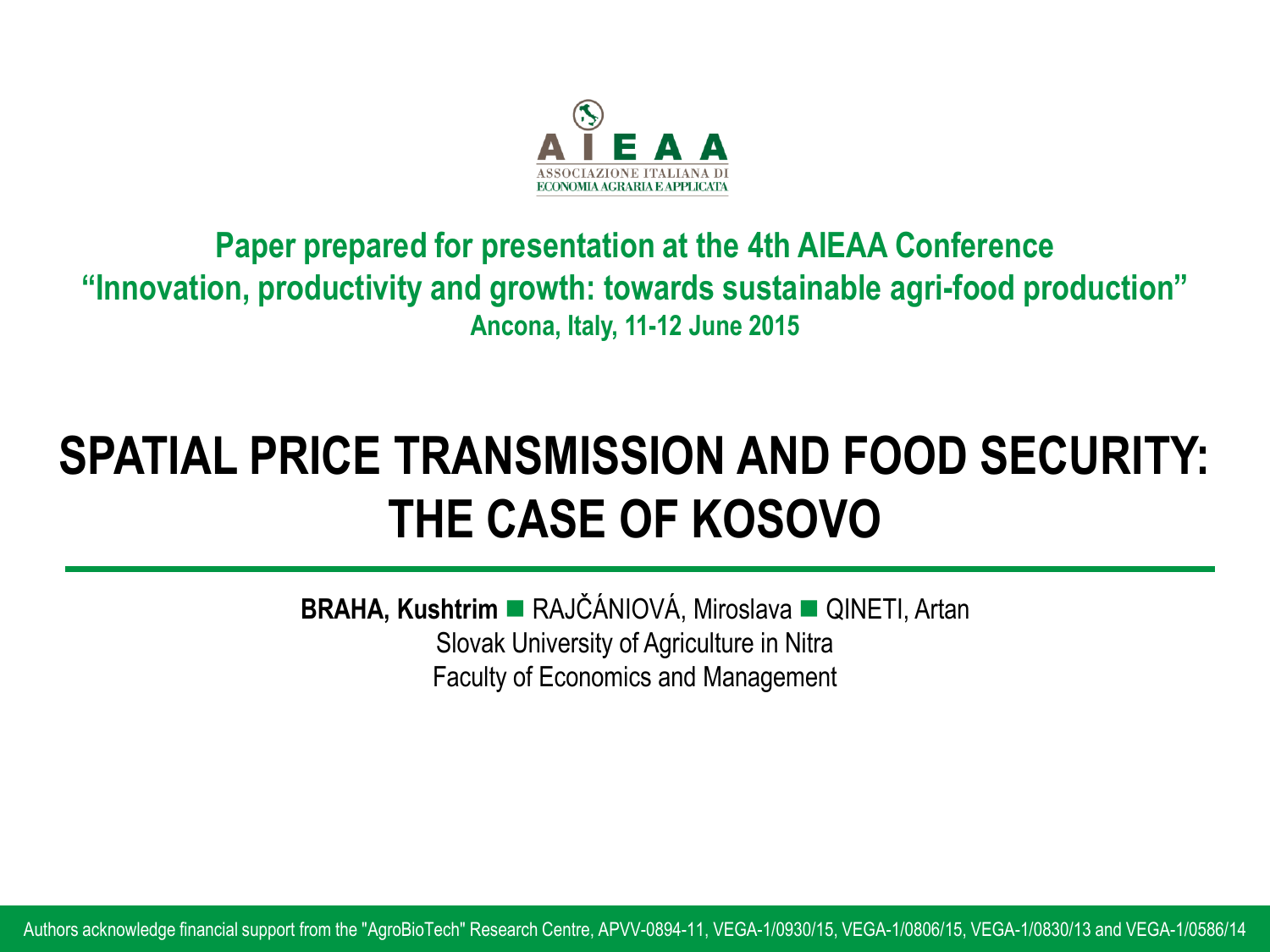Global food commodity markets exhibited **significant vulnerability and high price volatility since 2007**. A range of casual factors has been identified to explain sudden emergence of high food prices.

 Main drivers of the recent price volatility are **short and long term factors** such as *increased demand from the emerging economies, speculation in financial markets, increasing use of biofuels, decline in investment in agriculture* (McDonald, 2010; Mittal, 2009; Ruby, 2012).

In this context, the main objective is evaluation of the extent to which price signals are transmitted from world markets into Kosovo agricultural commodities (wheat, maize, barley, beef, chicken).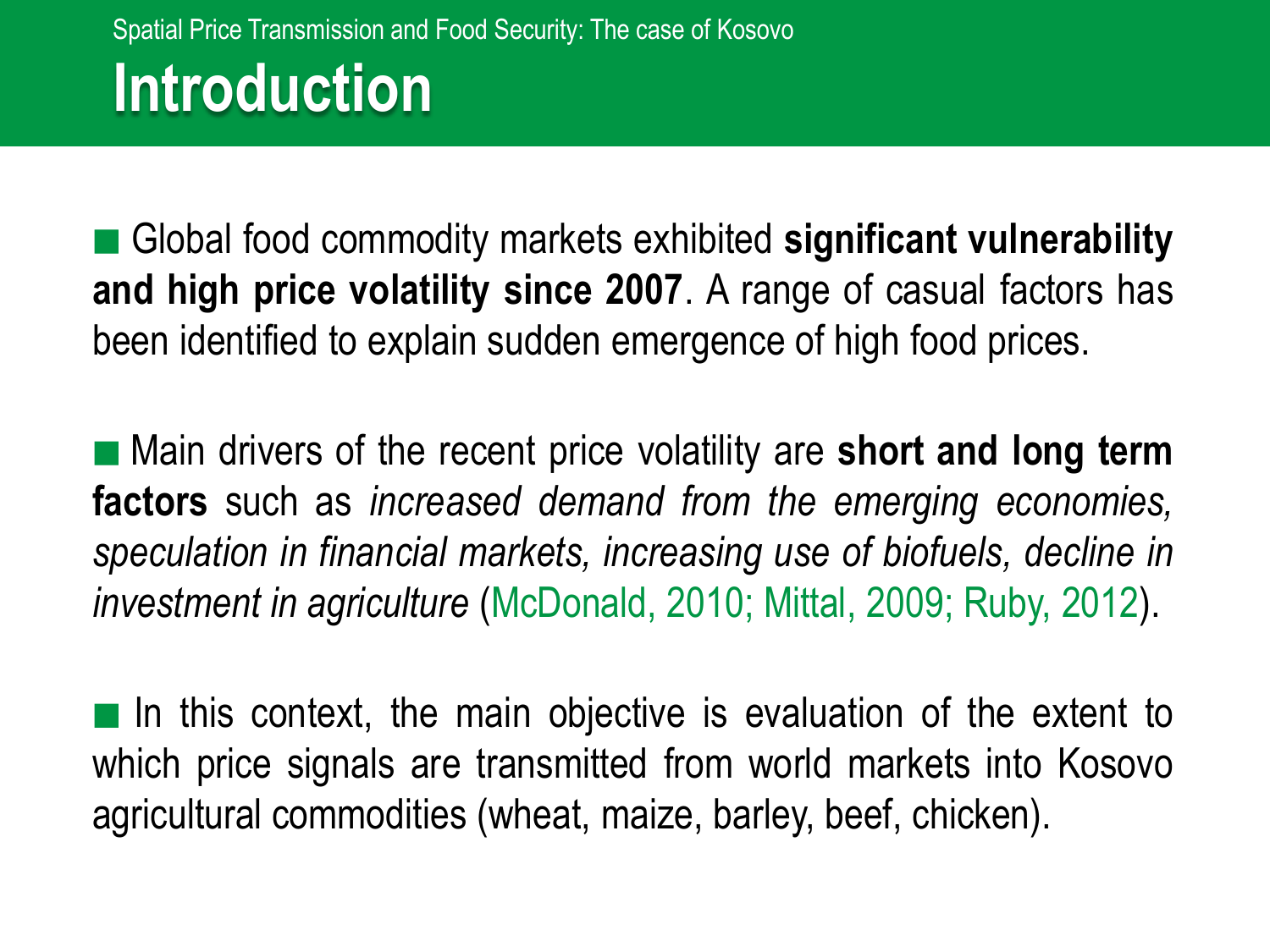## **Introduction**

 Kosovo went out from the war (end 1990s) with the significant share of poor population. Poverty data from 2011 show that a third of total population (29.2%) lives with less than 2\$ per day, while more than 10% cope with the extreme poverty line (1.2\$ per day).

**Food consumption marks the highest proportion on the total share** of expenditures in Kosovo (40%).

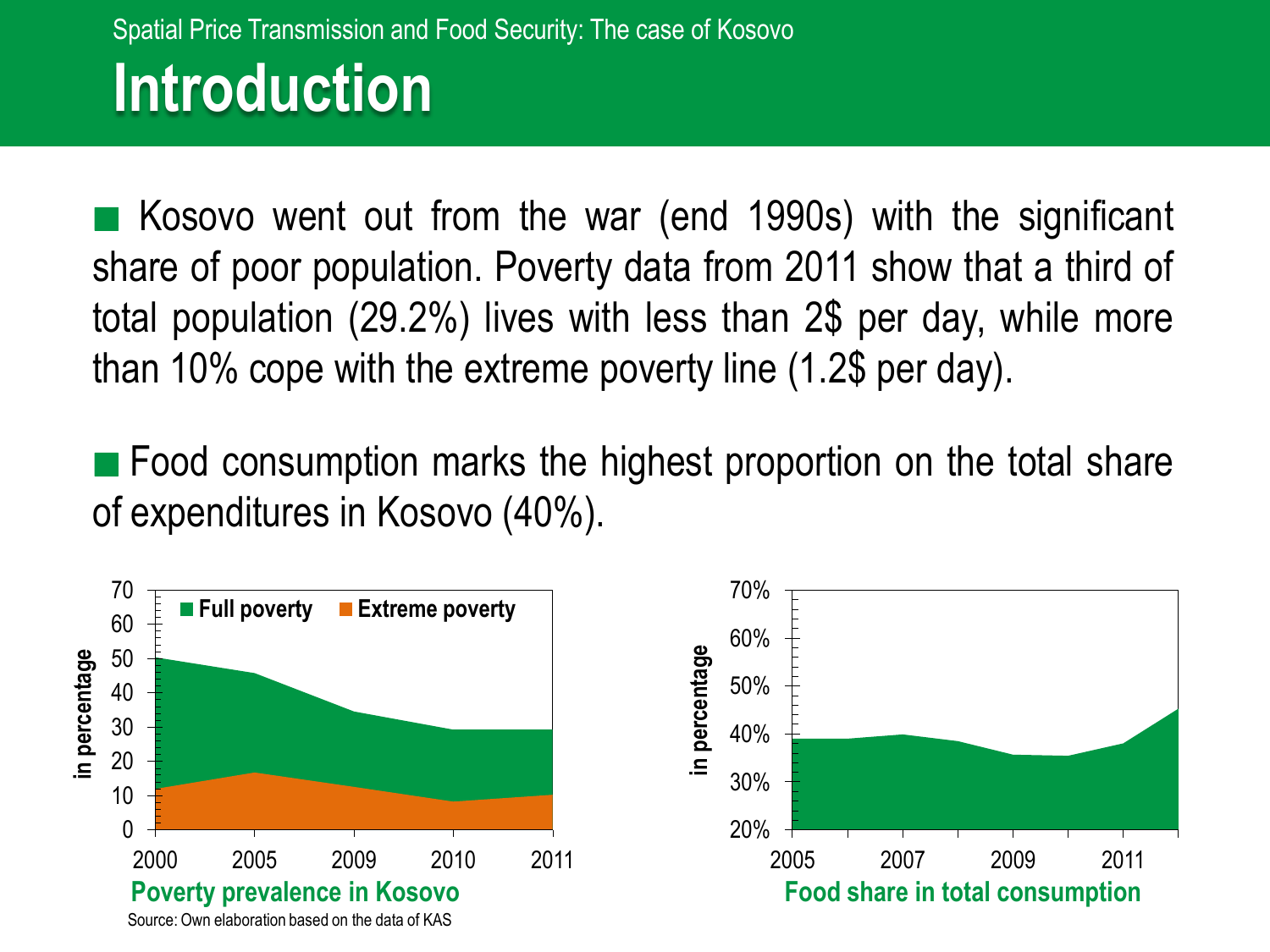## **Introduction**

 Agricultural sector has indispensible role on ensuring food security, in particular related to the food availability. This is particularly important in the case of Kosovo as a **"***bread-eating country***"** (Lingard, 2003), where wheat is the main food staple.

 Kosovo satisfies **76% of demand for wheat**, **82% for maize** and **70% for meat**, signaling the problem of self-insufficiency.



#### **Self-sufficiency ratio of selected food commodities**

Own elaboration based on the data of MAFRD (Green report, 2013)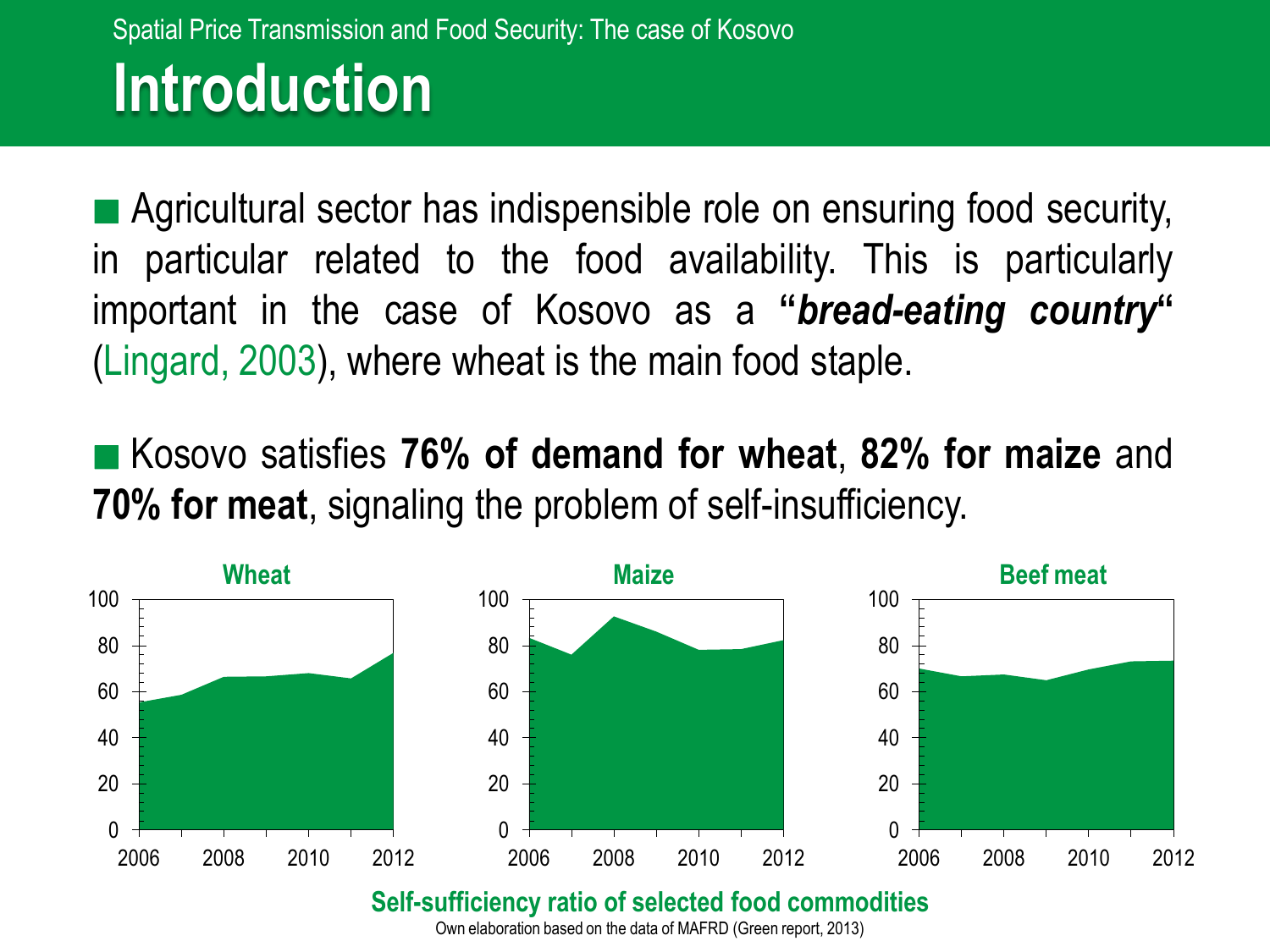### **Introduction**

#### **Price transmission and Food security**

■ Large price increases over a short time period were aggravating situation of food security, particularly in developing countries (Brown *et al*, 2012; Minot, 2011).

**Norich price transmission shocks into domestic markets were distressing consumers' real income**, bringing many households into poverty and driving poorer households into hunger and malnutrition (Baquedano and Liefert, 2014).

**Therefore it is relevant to understand the degree to which** vulnerability of the food prices within developing countries is driven by the world price fluctuations.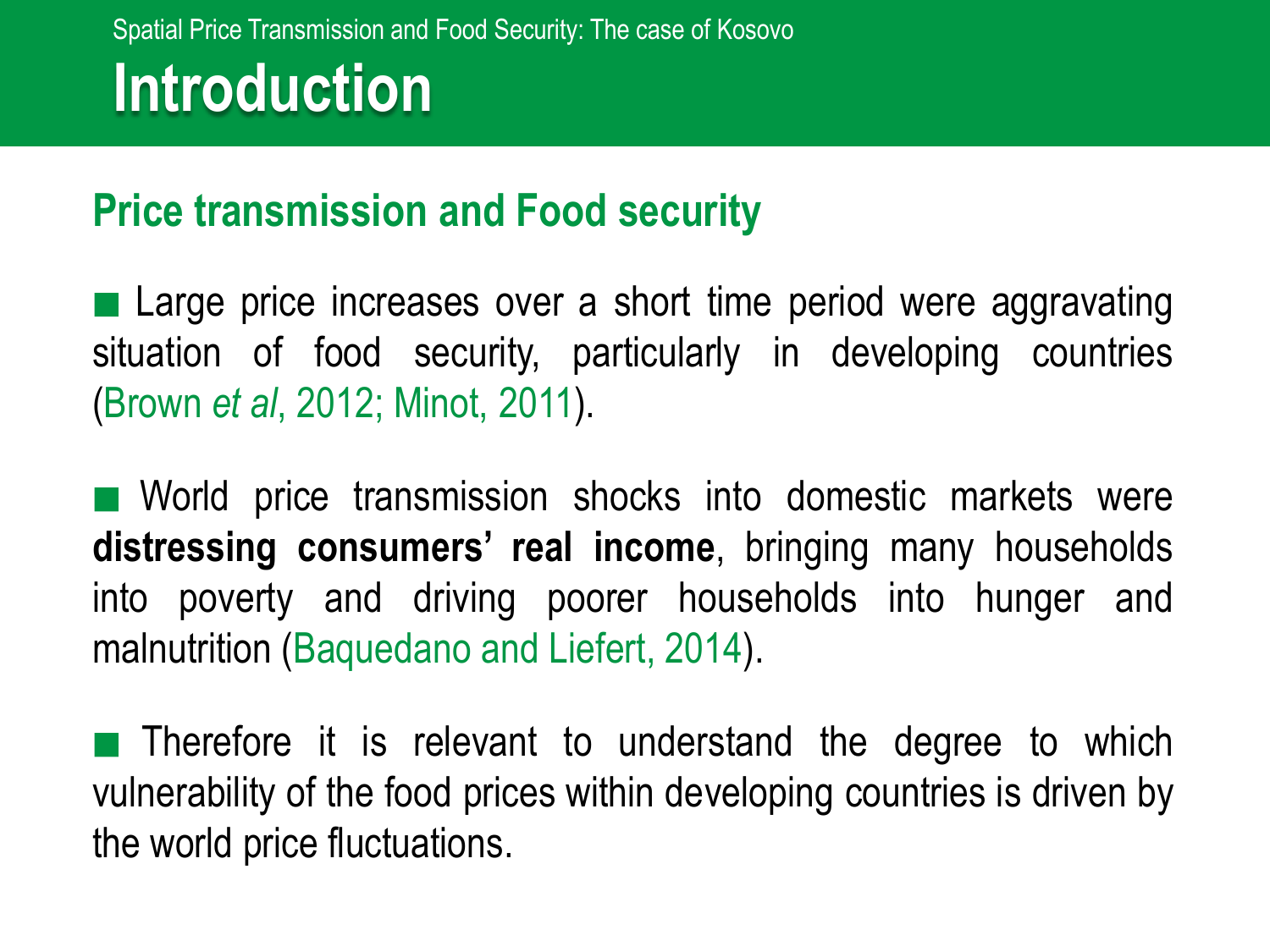#### **Theoretical framework (2/2)**

**Price transmission studies are considered to have theoretical and** applied value. *Theoretical relevance* lays on its strength to drive resource allocation and market integration, while the *applied value* is based on the achieving distributional balance between food deficit and surplus regions (Amikuzuno and Ogundari, 2012).

 Literature on spatial price transmission (Sexton *et al*, 1991; Conforti, 2004) guides on the group of factors affecting the price transmission process, such as: transport costs, transactions costs, market power, exchange rates, trade barriers, and domestic policies.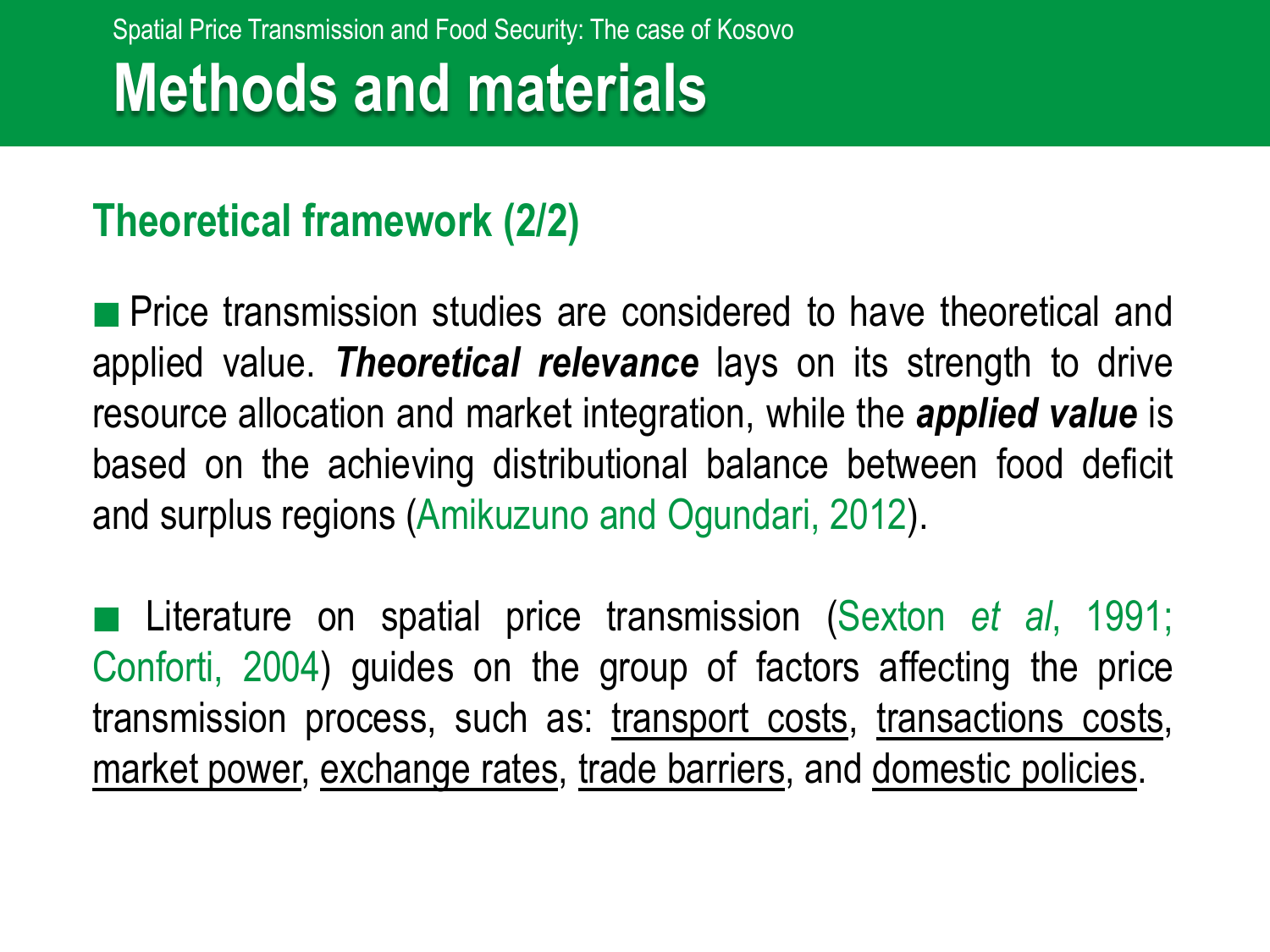## **Methods and materials**

■ As the first step, we *test the stationarity* of time series using two unit root tests: the **Augmented Dickey-Fuller (ADF) test** and the **Phillips-Perron (PP) test**.

 The number of lags of a dependent variable is determined by the Akaike Information Criterion (AIC). If both time series are not stationary, they are suitable to test for cointegration relationship between them.

#### **Johansen approach** is employed to *test for cointegration*:

$$
Z_{t} = A_{1}Z_{t-1} + ... + A_{k}Z_{t-k} + \varepsilon_{t}
$$
\n(1)

$$
\Delta Z_t = \sum_{i=1}^{k-1} \Gamma_i \Delta Z_{t-i} + \Pi Z_{t-k} + \varepsilon_t
$$

(2)

where:

Z*t* - vector of non-stationary variables

*A* - different matrices of parameters,

*t* - time subscript,

*k* - number of lags,

- $\varepsilon$ <sub>*t*</sub> the error term,
- *Γi* the short-run adjustment to changes in the endogenous variables,
- *Π* long-run cointegrating relationships between variables in the model.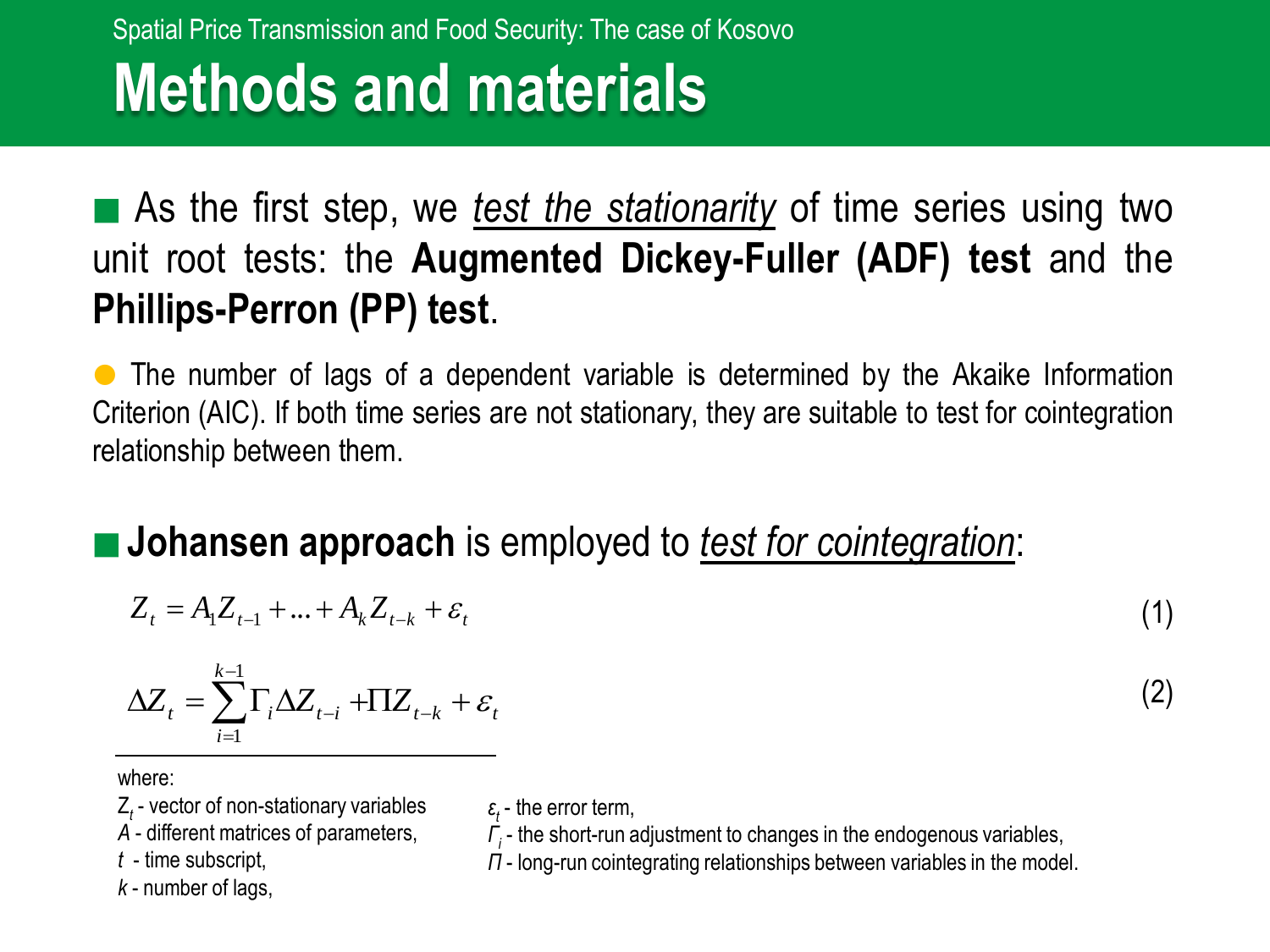# **Methods and materials**

In order to capture asymmetric movements in the residuals, Enders and Granger (1998) and Enders and Siklos (2001) propose to use **threshold cointegration approach**. Assuming the long run relationship between two nonstationary variables *X* and *Y*

$$
Y_t = \lambda_0 + \lambda_1 X_t + \mu_t \tag{3}
$$

where:  $\mu$  is the error term

Engle and Granger (1987) show that cointegration exists if the null hypothesis ρ=0 is rejected in:

$$
\Delta \mu_t = \rho \mu_{t-1} + \xi_t \tag{4}
$$

where: ξ is the error term for the residuals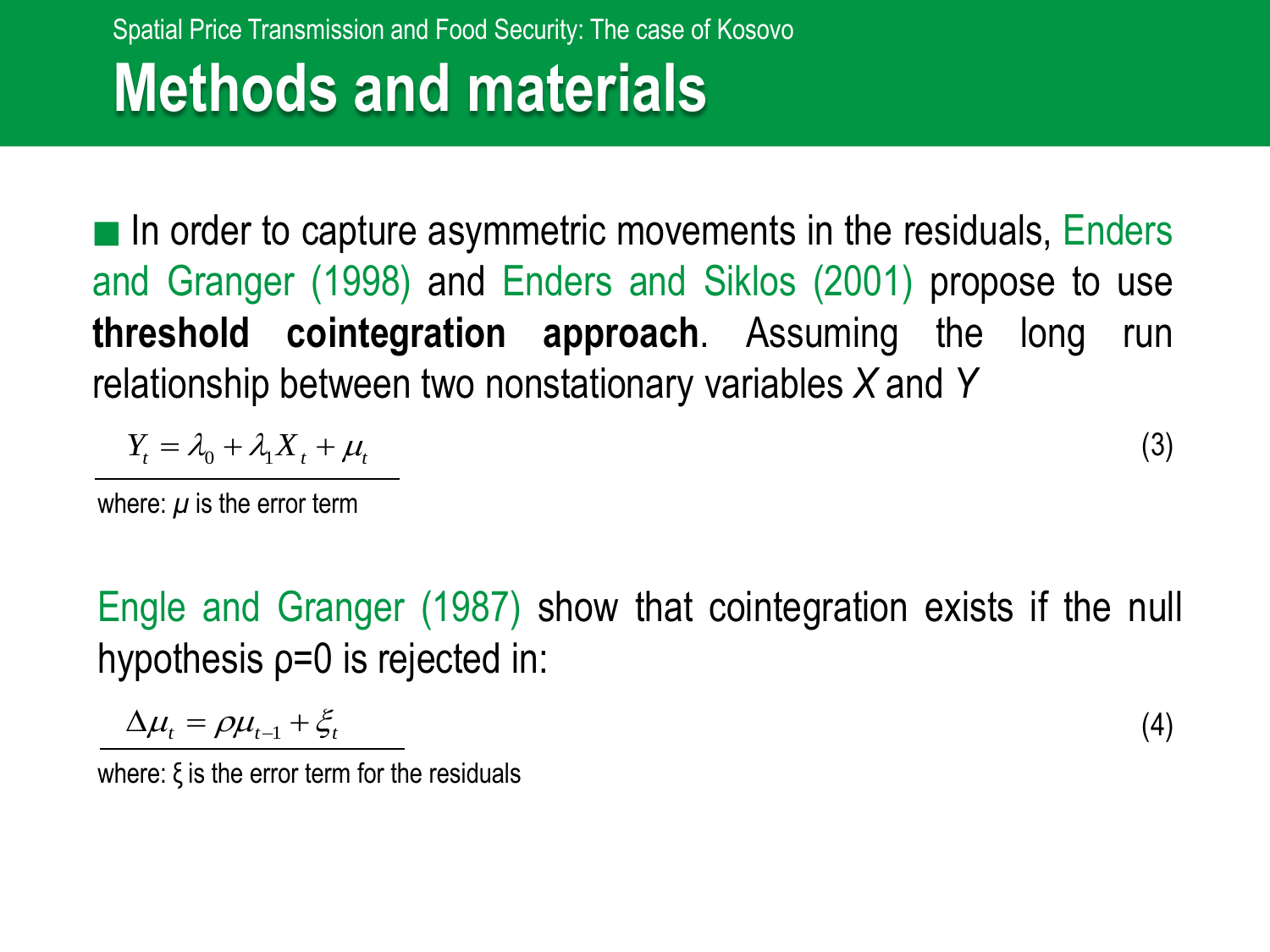# **Methods and materials**

To capture the assymetry in adjustment process, a **two-regime threshold cointegration approach** is adopted:

(5)

 $\Delta \mu_t = I_t \rho_1 \mu_{t-1} + (1 - I_t) \rho_2 \mu_{t-1} + \xi_t$ 

where: *I*<sub>t</sub> is the Heaviside indicator *I*<sub>t</sub>=1 if  $\mu$ <sub>t</sub>-1 ≥ τ or I<sub>t</sub>=0 if μ<sub>t-1</sub> < τ . If  $\mu_{t-1}$  is bigger than the threshold  $\tau$ , then adjustment is at the rate  $\rho_1$ If  $\mu_{t-1}$  is smaller than the threshold  $\tau$ , then adjustment is shown in  $\rho_2$ . When  $p_1 = p_2$ , then the adjustment process is symmetric.

If the null hypothesis  $p_1 = p_2 = 0$  is rejected, then *X* and *Y* are cointegrated and the following **TAR model** is estimated:

$$
\Delta Y_{t} = \theta_{Y} + \delta_{Y}^{+} E_{t-1}^{+} + \delta_{Y}^{-} E_{t-1}^{-} + \sum_{j=1}^{J} \alpha_{Yj}^{+} \Delta Y_{t-j}^{+} + \sum_{j=1}^{J} \alpha_{Yj}^{-} \Delta Y_{t-j}^{-} + \sum_{j=1}^{J} \beta_{Yj}^{+} \Delta X_{t-j}^{+} + \sum_{j=1}^{J} \beta_{Yj}^{-} \Delta X_{t-j}^{-} + \upsilon_{Yt}
$$
(6)

where: ΔY<sub>T</sub> and ΔX<sub>T</sub> are dependent and independent variables in their first differences, *E* - error correction term,

δ - speed of adjustment coefficients of ΔY<sub>T</sub> if Y<sub>T-1</sub> is above and below its long-run equilibrium,

*θ, δ, α* and *β* are coefficients and υ is the error term, t is time subscript and j is the number of lags.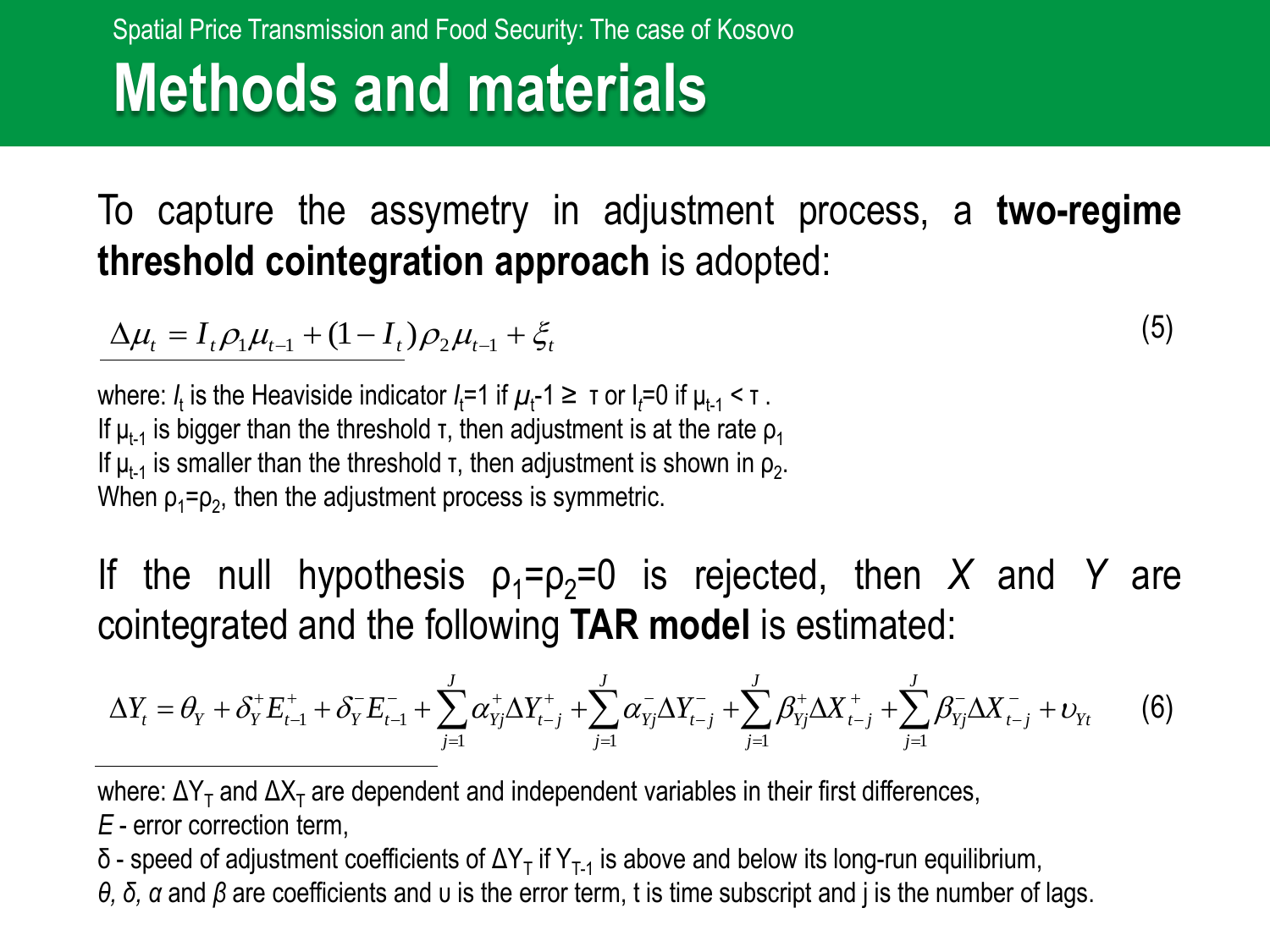■ Four (4) asymmetric models are considered in this study:

- **1.** Threshold autoregression model with threshold value equal to zero;
- **2.** Threshold autoregression model with threshold value estimated (consistent threshold autoregression model);
- **3.** Momentum threshold autoregression model with threshold value equal to zero; and

**4.** Consistent momentum threshold autoregression model with threshold value estimated.

**A model with the lowest AIC and BIC is used.**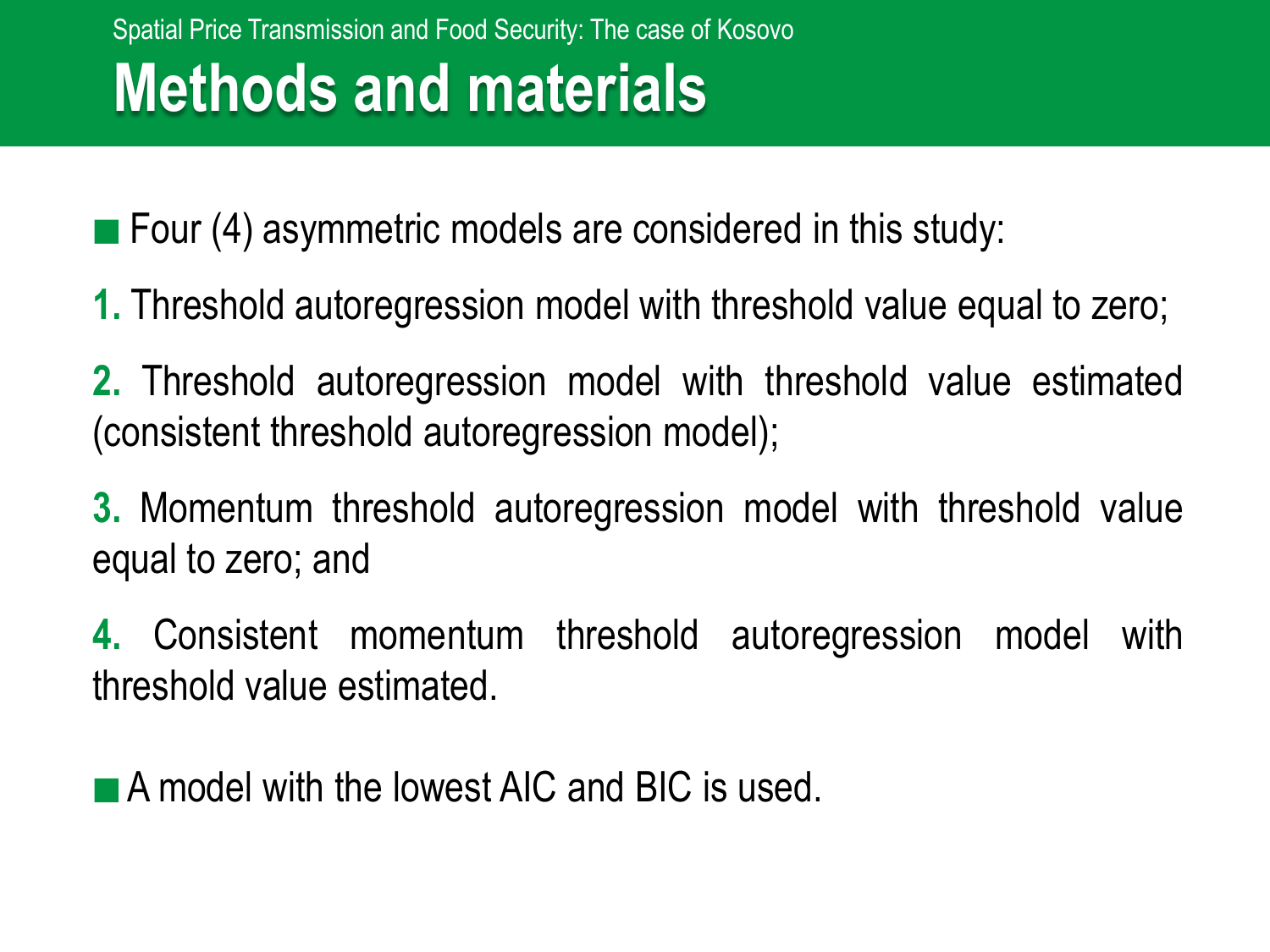Strong price fluctuations and high volatility in two waves evidenced.

• The first wave of price volatility took place at the end of 2007. Such price development can be attributed to the impact of the global crisis.

 The second wave of the price volatility is recorded in the mid-2010. This is particularly true for the cereal commodities (wheat and maize).



**Price development for selected agricultural commodities (World and Kosovo)**

Source: Own elaboration based on the data of KAS and World Bank (GEM)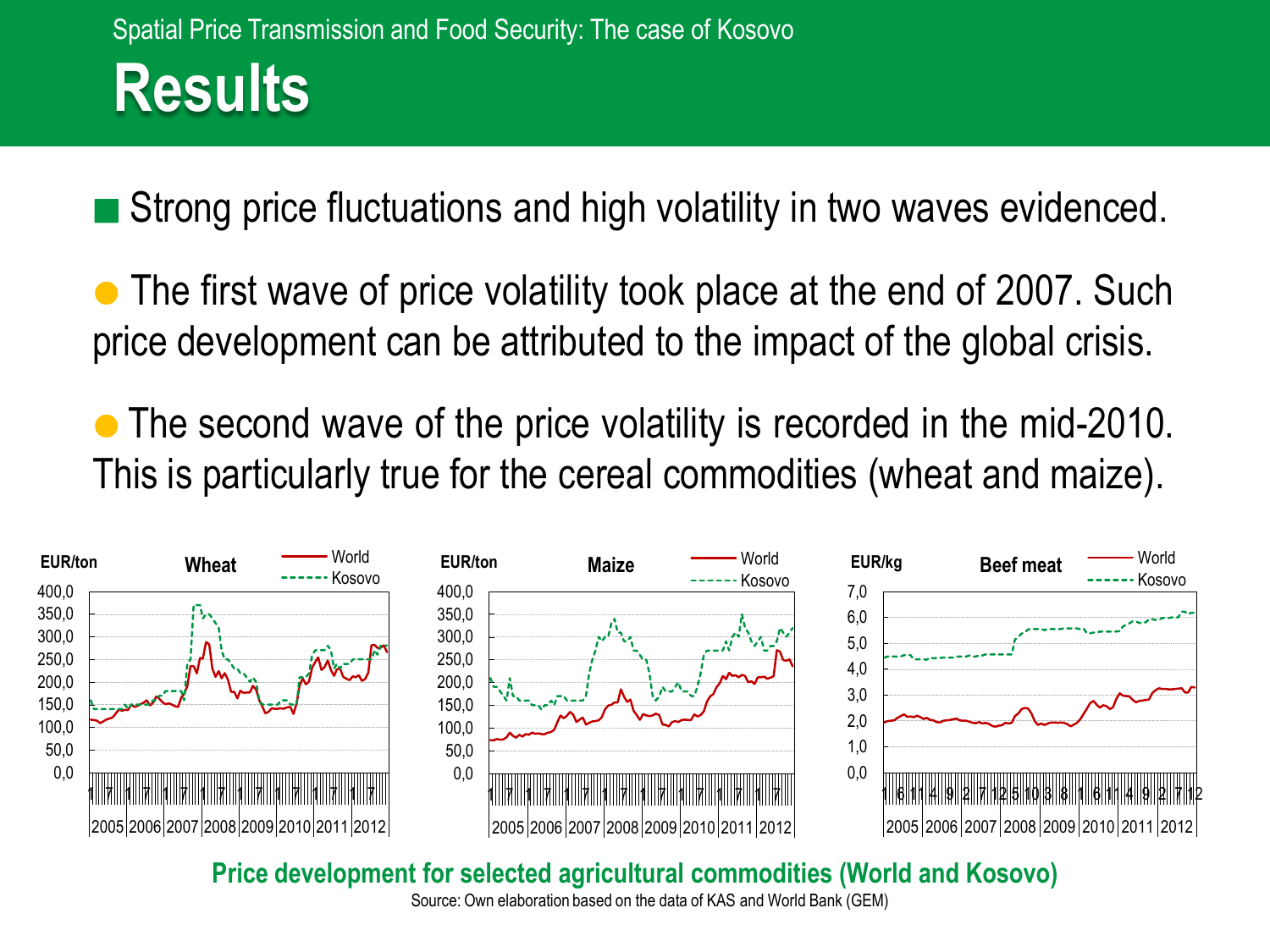#### **Stationarity of time series: ADF test and Phillips Perron test**

 Results of the tests confirm that time series are non-stationary. We stationarized them by taking first differences.

 The tests indicate that all variables are stationary in first differences. The lags of the dependent variable in the tests were determined by Akaike Information Criterion (AIC).

|               |          | Level    | $1st$ Diff   |              |  |  |
|---------------|----------|----------|--------------|--------------|--|--|
|               | $ADE_c$  | $ADF_t$  | $ADE_c$      | $ADE_t$      |  |  |
| <b>World</b>  |          |          |              |              |  |  |
| Wheat         | $-1.586$ | $-2.243$ | $-7.171***$  | $-7.141***$  |  |  |
| Maize         | $-1.405$ | $-2.437$ | $-5.790***$  | $-5.770***$  |  |  |
| <b>Barley</b> | $-1.543$ | $-1.985$ | $-7.085***$  | $-7.076***$  |  |  |
| <b>Beef</b>   | $-1.043$ | $-2.379$ | $-5.735***$  | $-5.745***$  |  |  |
| Chicken       | $-1.735$ | $-2.857$ | $-5.630***$  | $-5.610***$  |  |  |
| Kosovo        |          |          |              |              |  |  |
| Wheat         | $-1.965$ | $-2.275$ | $-5.453***$  | $-5.425***$  |  |  |
| Maize         | $-1.619$ | $-2.230$ | $-9.682***$  | $-9.637***$  |  |  |
| <b>Barley</b> | $-0.625$ | $-2.244$ | $-10.120***$ | $-10.219***$ |  |  |
| <b>Beef</b>   | $-0.310$ | $-2.212$ | $-8.633***$  | $-8.610***$  |  |  |
| Chicken       | $-0.529$ | $-2.527$ | $-4.331***$  | $-4.366***$  |  |  |

**Augmented Dickey Fuller test results**

Note: ADF<sub>c</sub> is the ADF with an intercept and ADF<sub>t</sub> with an intercept and a deterministic trend.

\*,\*\*,\*\*\* denote significance at the 1%, 5% and 10% significance levels.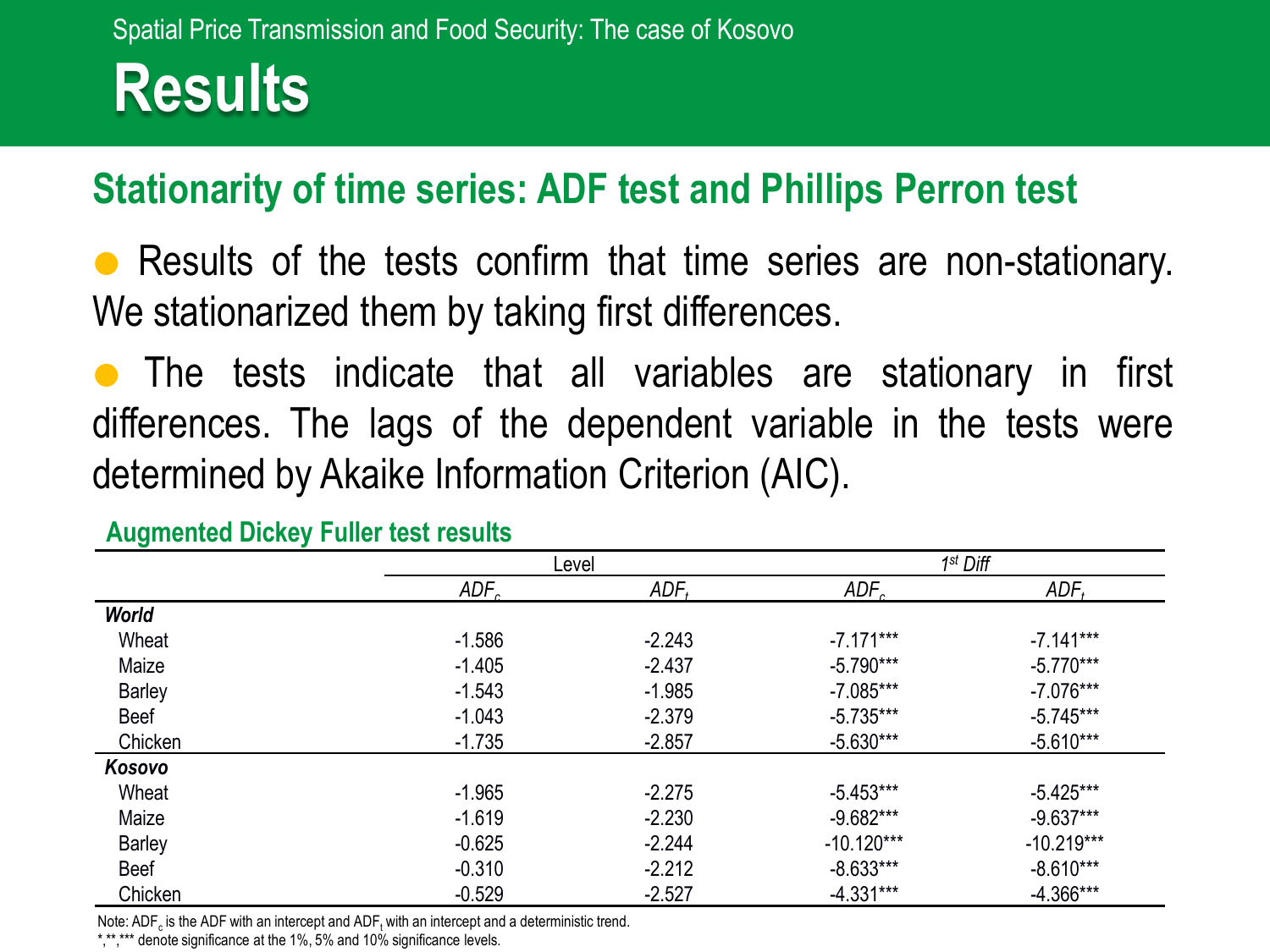#### **Threshold cointegration**

 There is relatively strong evidence of cointegration relationship between world and local prices.

• The pairs of prices that have not proved to be cointegrated with the Johansen test were cointegrated with threshold adjustment. It means that Enders&Granger model with threshold fits data better.

|               | Model        | Threshold | Lags           | $\rho_1$    | $\rho_2$    | $\Phi(H_0:\rho_1=\rho_2=0)$ | $F(H_0: \rho_1 = \rho_2)$ |
|---------------|--------------|-----------|----------------|-------------|-------------|-----------------------------|---------------------------|
| Wheat         | <b>cMTAR</b> | $-1.067$  | 0              | $-0.250***$ | $-0.585***$ | 12.886***                   | $4.154***$                |
|               |              |           |                |             |             | [0.001]                     | [0.048]                   |
| Maize         | <b>cMTAR</b> | 0.538     | 0              | $-0.299***$ | $-0143*$    | $7.030***$                  | 1.646                     |
|               |              |           |                |             |             | [0.009]                     | [0.086]                   |
| <b>Barley</b> | <b>cMTAR</b> | 0.311     | 0              | $-0.195***$ | $-0.033$    | 3.668**                     | $3.153*$                  |
|               |              |           |                |             |             | [0.029]                     | [0.079]                   |
| <b>Beef</b>   | <b>cMTAR</b> | $-1.603$  | $\mathcal{P}$  | $-0.027$    | $-0.185***$ | 4.509**                     | 4.795**                   |
|               |              |           |                |             |             | [0.014]                     | [0.031]                   |
| Chicken       | <b>cMTAR</b> | $-4.872$  | $\overline{2}$ | $-0.037$    | $-0.194***$ | 4.428**                     | $3.929*$                  |
|               |              |           |                |             |             | [0.015]                     | [0.051]                   |

**Threshold cointegration test results**

Note: \*,\*\*,\*\*\* denote significance at the 1%, 5% and 10% significance levels, with P values in the brackets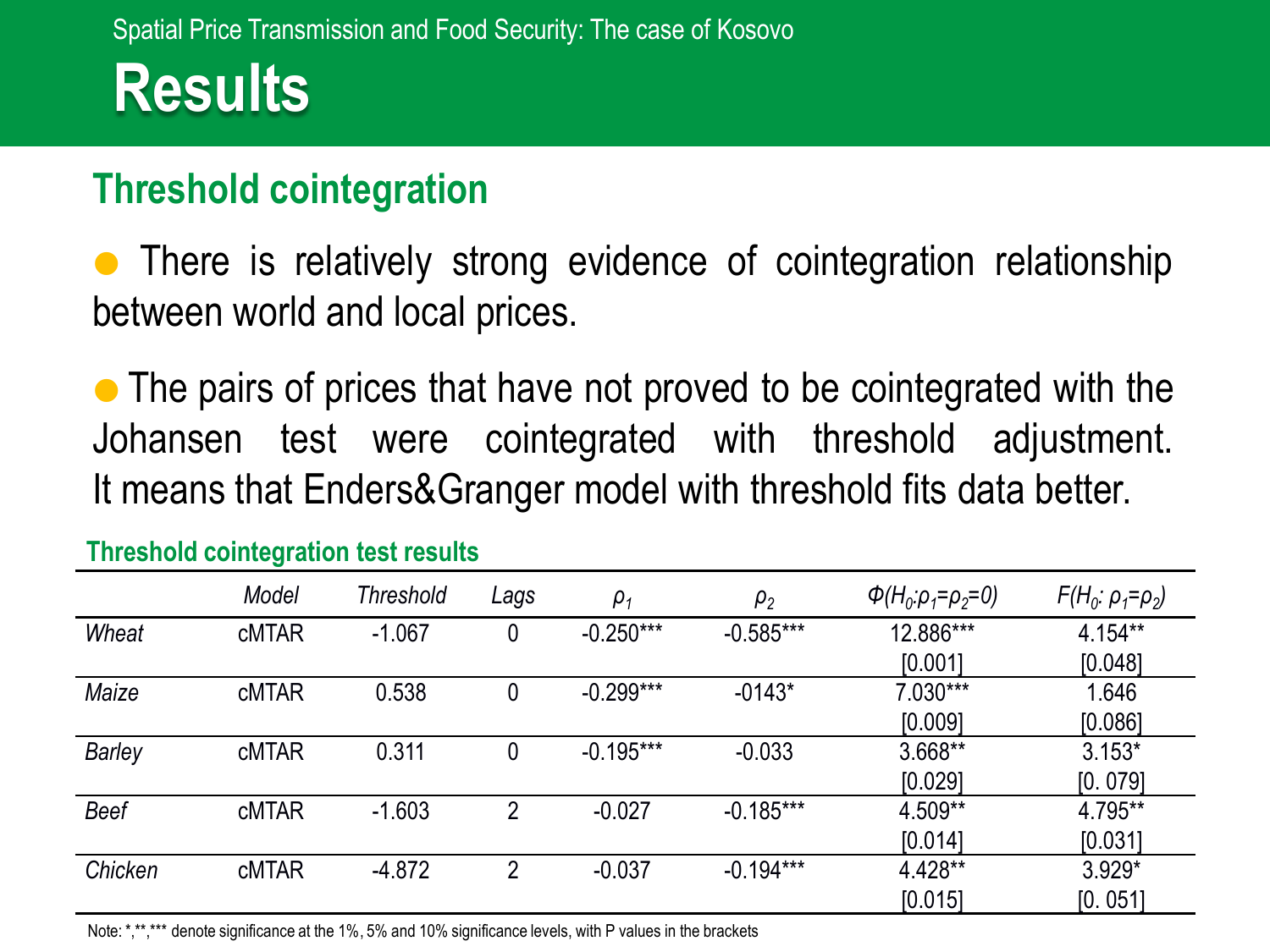## **Results**

#### **Error correction models**

 Because of an evidence of cointegration relationship between world and local prices we have estimated error correction models.

#### **Results of the asymmetric error correction model with threshold cointegration**

|                         | <b>Wheat</b> |             | <b>Maize</b> |            | <b>Barley</b>  |                          | <b>Beef</b> |           | <b>Chicken</b> |             |
|-------------------------|--------------|-------------|--------------|------------|----------------|--------------------------|-------------|-----------|----------------|-------------|
|                         | World        | Kosovo      | World        | Kosovo     | World          | Kosovo                   | World       | Kosovo    | World          | Kosovo      |
| (Intercept)             | $-0.674$     | $-0.323$    | 5.043**      | 0.227      | 0.720          | 0.200                    | 2.249       | 0.608     | $-2.013$       | $1.971*$    |
| X.diff.world.t_1.pos    | 0.100        | 0.030       | $-0.197$     | 0.044      | 0.043          | $-0.004$                 | 0.015       | $-0.006$  | 0.595***       | 0.042       |
| X.diff.world.t 2.pos    | $-0.145$     | 0.007       | $-0.397**$   | $-0.031$   |                |                          | 0.245       | $-0.028$  | 0.121          | 0.182       |
| X.diff.world.t 3.pos    | 0.043        | $-0.010$    | $-0.011$     | $-0.031$   |                |                          |             |           | $0.337*$       | $-0.077$    |
| X.diff.world.t_4.pos    | 0.279        | $0.064**$   |              |            |                |                          |             |           |                |             |
| X.diff.world.t 1.neg    | $-0.202$     | 0.040       | $-0.101$     | $-0.024$   | 0.109          | $-0.041$                 | $0.387*$    | 0.026     | 0.169          | 0.129       |
| X.diff.world.t 2.neg    | $-0.278$     | $-0.033$    | 0.095        | 0.040      |                |                          | $-0.132$    | 0.015     | $-0.367**$     | 0.001       |
| X.diff.world.t 3.neg    | $-0.171$     | 0.030       | $-0.188$     | $-0.013$   | $\blacksquare$ |                          |             |           | $-0.185$       | 0.108       |
| X.diff.world.t 4.neg    | $-0.183$     | 0.040       |              |            |                |                          |             |           |                |             |
| X.diff.domestic.t_1.pos | $1.793*$     | 0.105       | 0.071        | 0.027      | $-0.315$       | 0.075                    | $-1.539**$  | $-0.080$  | 0.140          | $0.487***$  |
| X.diff.domestic.t 2.pos | $-0.562$     | 0.107       | $-1.049$     | 0.121      |                | $\overline{\phantom{a}}$ | $-1.475**$  | $-0.016$  | $-0.197$       | $-0.081$    |
| X.diff.domestic.t 3.pos | $-2.308**$   | $-0.149$    | $-0.615$     | 0.249      |                |                          |             |           | $-0.251$       | $-0.620***$ |
| X.diff.domestic.t_4.pos | 1.370        | $0.250*$    |              |            |                |                          |             |           |                |             |
| X.diff.domestic.t 1.neg | 1.138        | $-0.075$    | $-0.133$     | 0.101      | $-0.819$       | 0.260                    | $-0.977$    | 0.019     | $0.600**$      | $0.640***$  |
| X.diff.domestic.t 2.neg | 1.575        | 0.207       | 1.799*       | 0.236      | $\blacksquare$ | $\overline{\phantom{a}}$ | 0.126       | 0.002     | 0.275          | $-0.274$    |
| X.diff.domestic.t 3.neg | 3.639**      | 0.042       | 2.019**      | 0.128      | $\blacksquare$ |                          |             |           | 0.056          | $-0.060$    |
| X.diff.domestic.t_4.neg | 0.739        | $-0.241$    |              |            |                |                          |             |           |                |             |
| X.ECT.t 1.pos           | 0.752        | $-0.074$    | 0.233        | $-0.270**$ | 0.284          | $-0.240$                 | 0.110       | 0.000     | $0.106*$       | 0.032       |
| $X.ECT.t_1.$ neg        | $-0.746$     | $-0.679***$ | 0.626        | $-0.088$   | $-0.059$       | $-0.021$                 | 0.320       | $-0.100*$ | $0.276***$     | 0.070       |
| R-squared               | 0.288        | 0.473       | 0.216        | 0.161      | 0.025          | 0.112                    | 0.221       | 0.064     | 0.464          | 0.478       |
| Adj-R2                  | 0.113        | 0.343       | 0.075        | 0.011      | $-0.041$       | 0.052                    | 0.127       | $-0.049$  | 0.368          | 0.384       |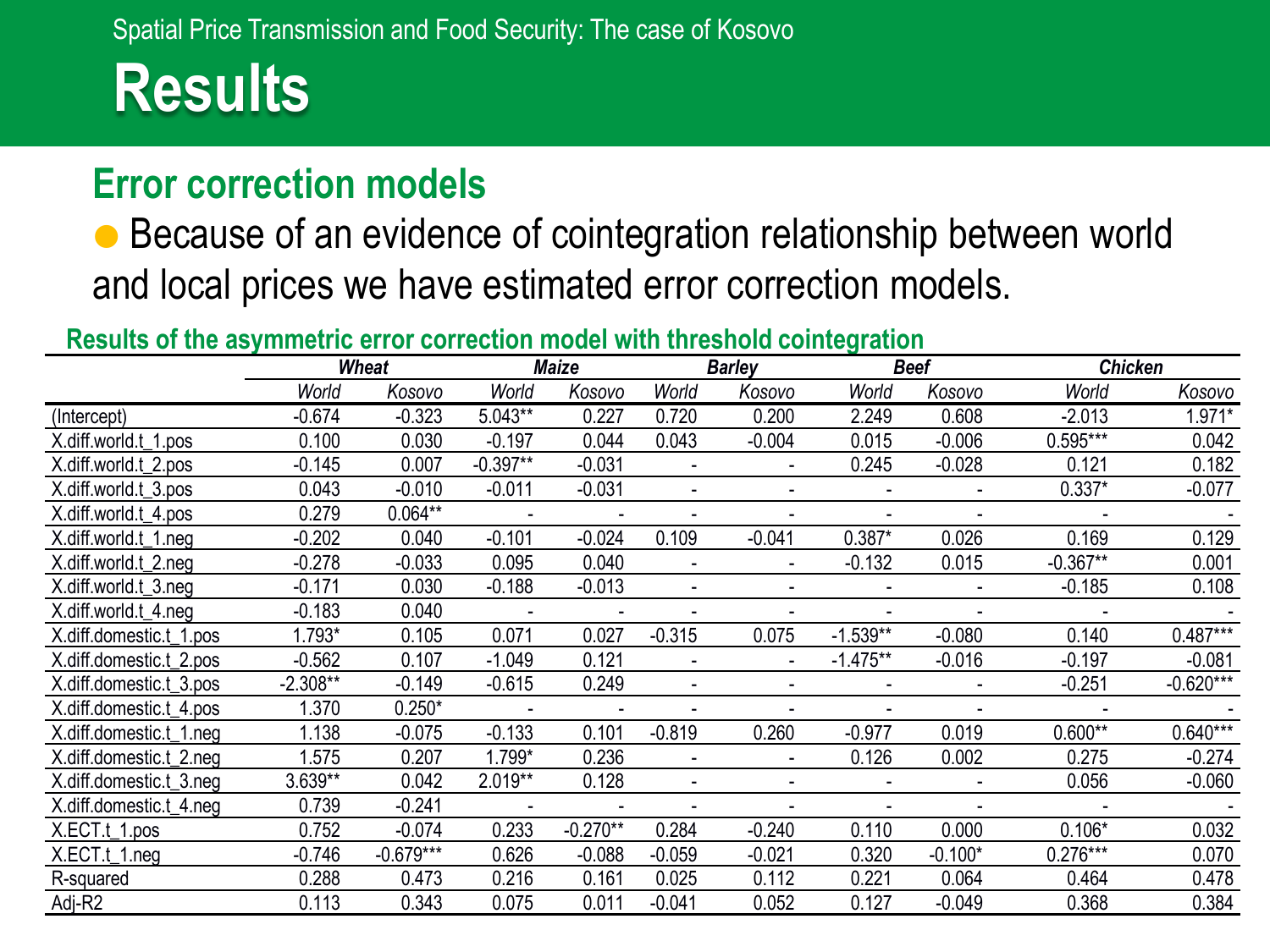## **Policy implications**

**There are 3 categories of policy actions in mitigating problems** arising from higher food prices (Benson *et al,* 2013):

 **Short terms actions** (such as reduction of consumption taxes, food price controls, export bans or release of food reserve stocks) aiming to *reduce domestic food prices*.

 **Long term policy actions** targeting *increase of the domestic food production and supply* (such as input subsidies or price support for domestic farmers).

 **Social protection programs** for the vulnerable social groups (such as food rations, food or cash for work, and cash transfer programs).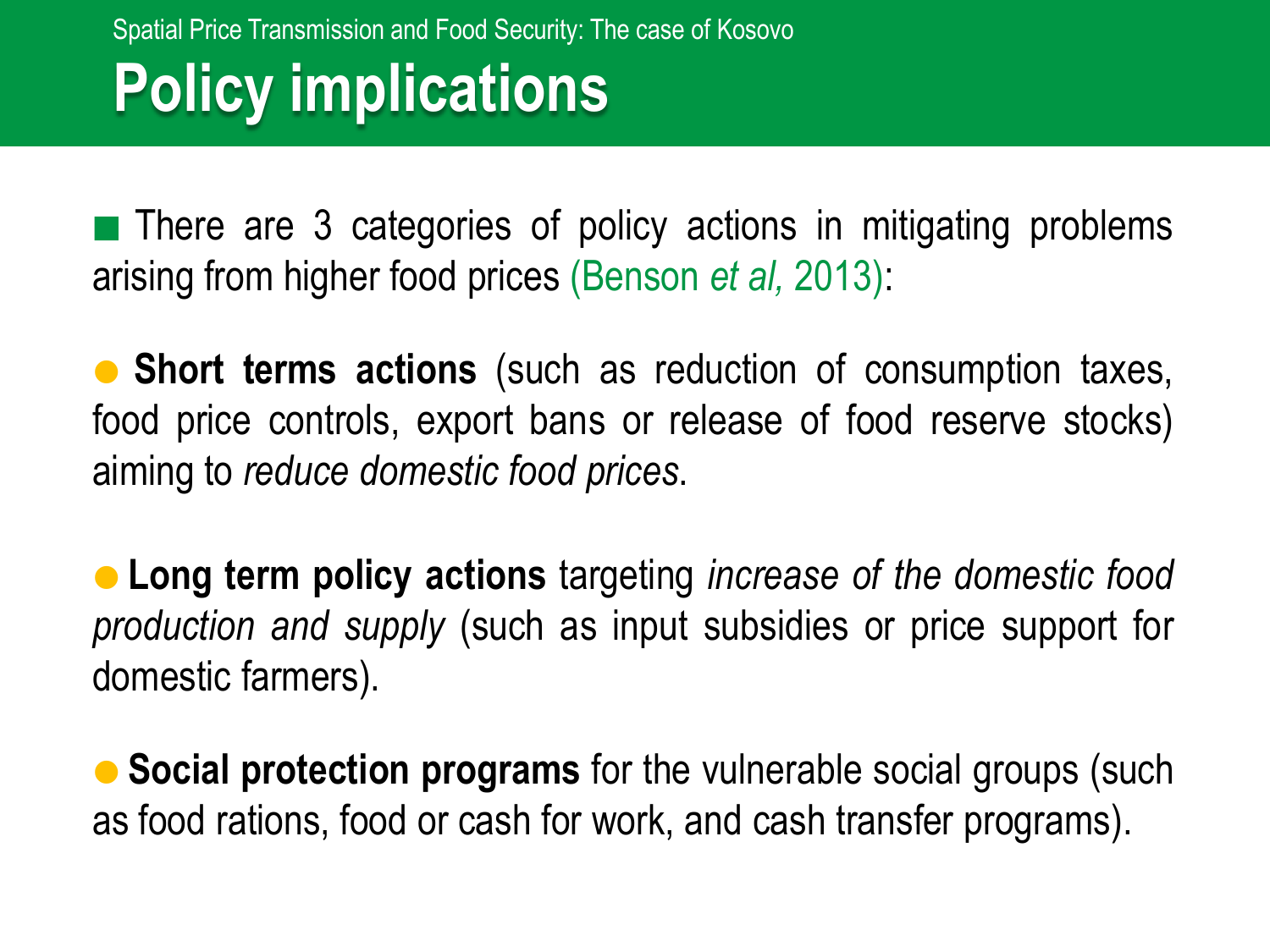### **Conclusion**

■ Kosovo as a small country is *a "price taker"* in the global trade, therefore it is very difficult to policy-respond under the current conditions of the liberalized trade regime. It is a part of EU ATMs and CEFTA and most of the Kosovo imports origin from these countries.

 Empirical estimates found that Kosovo is vulnerable to the price transmitting signals from the world market. Proved existence of **asymmetry** for world and local prices of *wheat* and *beef* and **weak evidence of asymmetry** for *barley* and *chicken*.

 Kosovo has **limited budgetary resources** to undertake robust socially driven policies. Policy driven on achieving long run objectives in **incentivizing farmers and consumers** to respond to market signals.